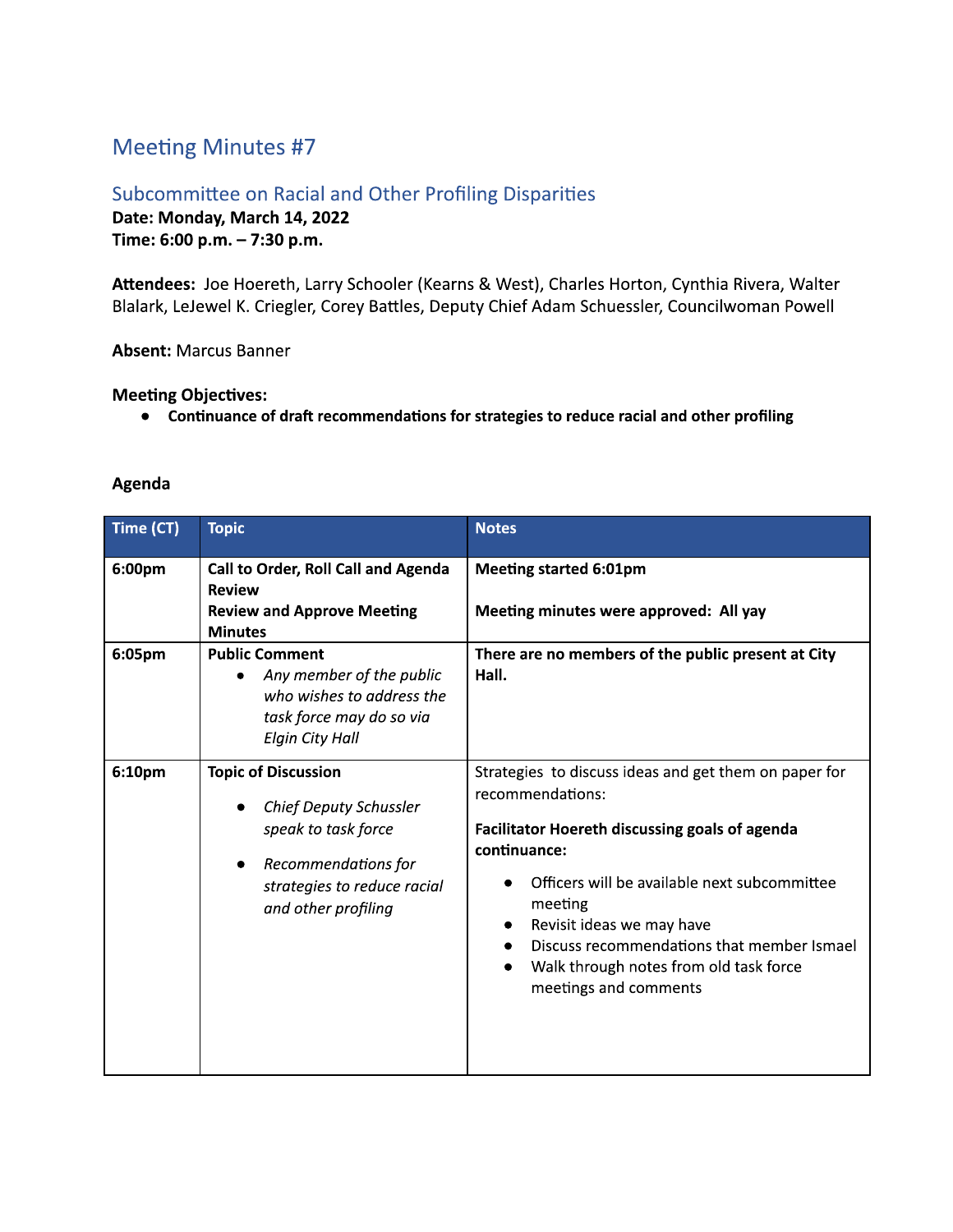| <b>Facilitator Hoereth: Chief Deputy Schuessler</b>                                                                                                                                                                                                                           |
|-------------------------------------------------------------------------------------------------------------------------------------------------------------------------------------------------------------------------------------------------------------------------------|
| requested to speak to subcommittee                                                                                                                                                                                                                                            |
| 3 volunteer police officers to join next<br>$\bullet$<br><b>Monday subcommittee meeting March 21st</b>                                                                                                                                                                        |
| <b>Facilitator Hoereth shared member Ismael Cordova</b><br>recommendations for the subcommittee on Racial &<br><b>Other Disparities</b>                                                                                                                                       |
| <b>Member Horton</b><br>The last comment would have a problem with<br>$\bullet$<br>discriminination                                                                                                                                                                           |
| <b>Facilitator Hoereth</b><br>• I would agree if it were a hiring requirement                                                                                                                                                                                                 |
| Deputy Chief Schuessler<br>Positions in the department are appointed; it<br>woulndt be from a hiring standpoint but would<br>be obviously roadblocks to that suggestion.<br><b>Facilitator Hoereth</b><br>Is that specific one run through the council?                       |
| <b>Chief Deputy Schuessler</b><br>The committee will come up with ideas and<br>tweak, amended or changed to comply with city<br>ordinances and laws. This points to collecting<br>ideas for the committees sorting through when<br>final recommendations are made.            |
| Member Criegler<br>I don't think you will get a fair amount of<br>equalness now because they are largely<br>hispanic. You would have more across the<br>board more hispanic for the School Resource<br>Officers. We want a mixture in each school, not<br>the overall school. |
| <b>Member Battles and Horton</b><br>Also agree with Member Crigler statement                                                                                                                                                                                                  |
| Deputy Chief Schuessler<br>We have SRO in middle and high schools and<br>those are permanent assignments until the<br>detective SRO moves to another position. It's<br>not a rotating assignment.                                                                             |
| Member Criegler                                                                                                                                                                                                                                                               |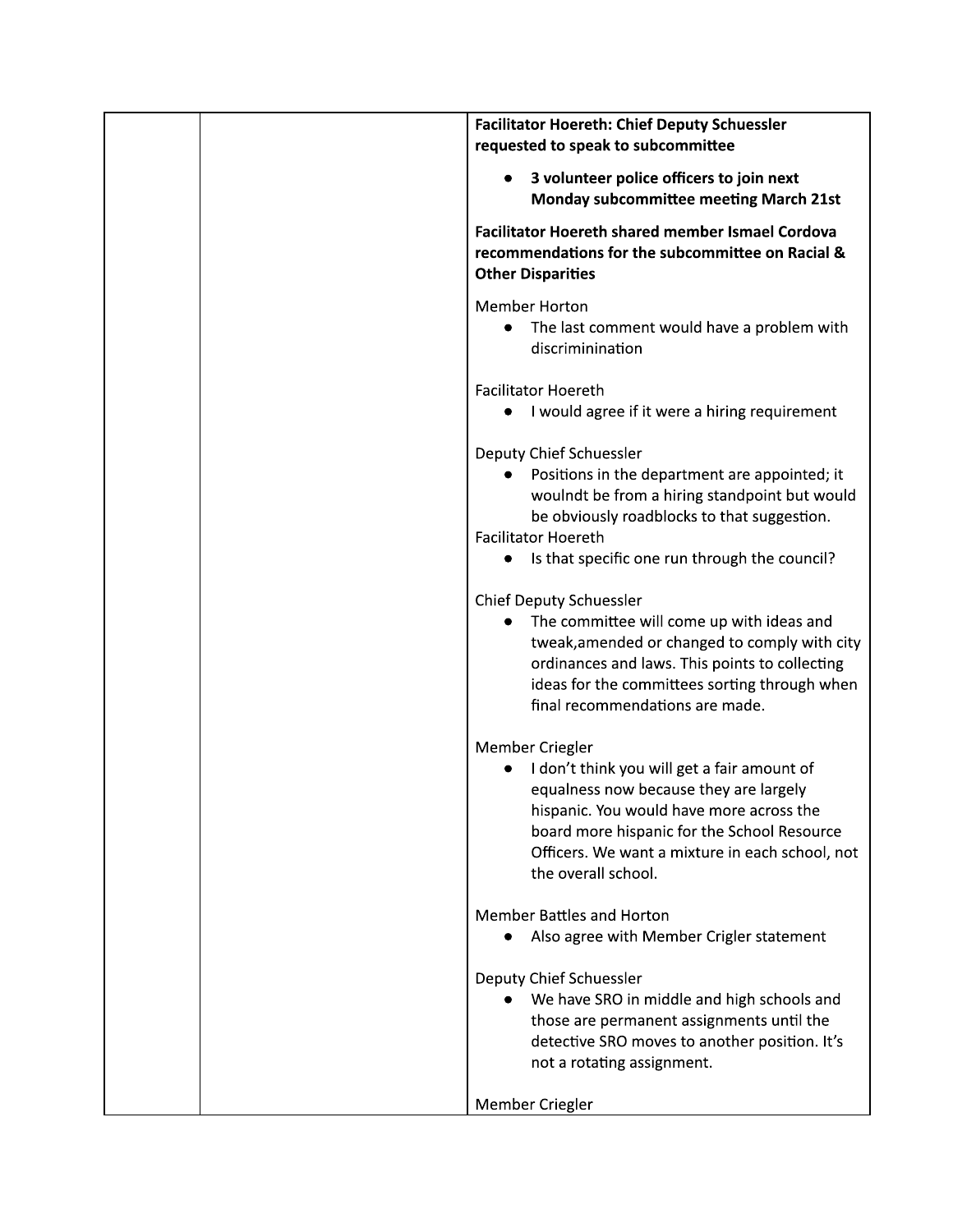| How many SRO's are there per school?<br>$\bullet$   |
|-----------------------------------------------------|
| Deputy Chief Schuessler                             |
|                                                     |
| One SRO per middle and high schools not             |
| including private schools                           |
| <b>Member Horton</b>                                |
| With SRO's are they on a volunteer basis first or   |
| at some point nobody volunteers you choose          |
| one?                                                |
| Deputy Chief Schuessler                             |
| We have never had a position come open that         |
| hasn't been applied for by an officer. When a       |
| position becomes available due to promotion         |
| or move to another division then position           |
| becomes open;                                       |
| Interview process<br>$\circ$                        |
| Review of work history U46 has<br>$\circ$           |
|                                                     |
| involvement to some degree in process               |
| Approved by the chief<br>$\circ$                    |
| <b>Member Horton</b>                                |
| Do officers have criteria that they have to         |
| meet?                                               |
|                                                     |
| Deputy Chief Schuessler                             |
| Continuing education requirement<br>$\circ$         |
| State of Illinois there is a requirement<br>$\circ$ |
| to become an SRO and all SRO are                    |
| certified                                           |
| <b>Member Horton</b>                                |
| Is there implicit bias training involved?           |
| Deputy Chief Schuessler                             |
| That is a standard here for everyone not just       |
| <b>SRO</b>                                          |
| <b>Member Rivera</b>                                |
| Regarding town hall meetings mentioned her          |
| previous recommendation of incorporating            |
| training with the public.                           |
| <b>Facilitator Hoereth</b>                          |
| Town Halls were discussed as one of them as         |
| well could be in either subcommittee                |
| Member Criegler                                     |
| Can we get insight into the training that SRO's     |
| are put through?                                    |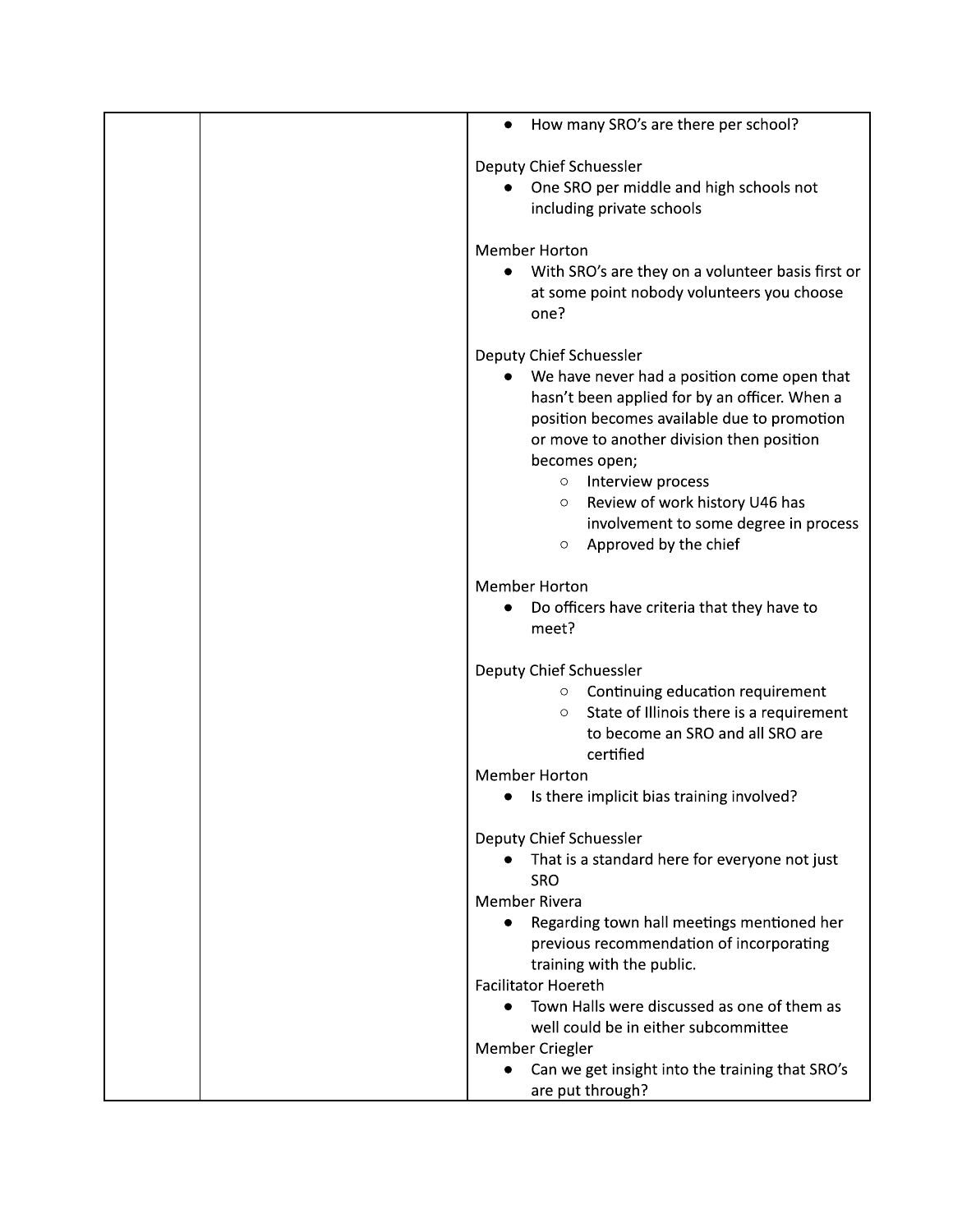| Deputy Chief Schuessler                                                             |
|-------------------------------------------------------------------------------------|
| State certification I can get for you in regards to<br>$\bullet$                    |
| interviews. There are established interview                                         |
| questions and review of work history. A specific                                    |
| metric to pick we don't have anything like that.                                    |
|                                                                                     |
| <b>Member Blalark</b>                                                               |
| When talking about schools U46 is in several<br>$\bullet$                           |
| communities. Deputy Chief, do you just cover                                        |
| Elgin? Yes that is correct                                                          |
| We have to deal with U46 as a whole                                                 |
| Officers should have the mentality of being<br>$\bullet$                            |
| there for the kids.                                                                 |
| We have talked about meeting with the                                               |
| community. Member Cordova sending                                                   |
| recommendation should be mutual agreement                                           |
|                                                                                     |
| with community and police. Member Cordova<br>recommendations are more of a command. |
|                                                                                     |
| <b>Facilitator Hoereth</b>                                                          |
| Recommendations are written more like a<br>$\bullet$                                |
| policy                                                                              |
| <b>Member Horton</b>                                                                |
| I agree with member Blalark and member                                              |
| Criegler                                                                            |
| Eliminating a lot of these problems is having                                       |
| the right people in these places. Need to be                                        |
| stronger with requirements                                                          |
| <b>Member Blalark</b>                                                               |
| Not necessarily the right color just the right<br>$\bullet$                         |
| person                                                                              |
|                                                                                     |
| Member Criegler                                                                     |
| Shared good experiences with SRO's when she                                         |
| worked in schools. The experience she had                                           |
| with U46 with her son was tough.                                                    |
|                                                                                     |
| Deputy Chief Schuessler                                                             |
| Criteria to stay an SRO                                                             |
| Annual evaluations performed<br>$\circ$                                             |
| Meet criteria in job description<br>$\circ$                                         |
| <b>Attend training</b><br>$\circ$                                                   |
| <b>Member Blalark</b>                                                               |
| Everyone had a great experience with O'quinn                                        |
| just a different take                                                               |
| Member Rivera                                                                       |
| Recommendations are great but are limited to<br>$\bullet$                           |
| race and want to do service to children.                                            |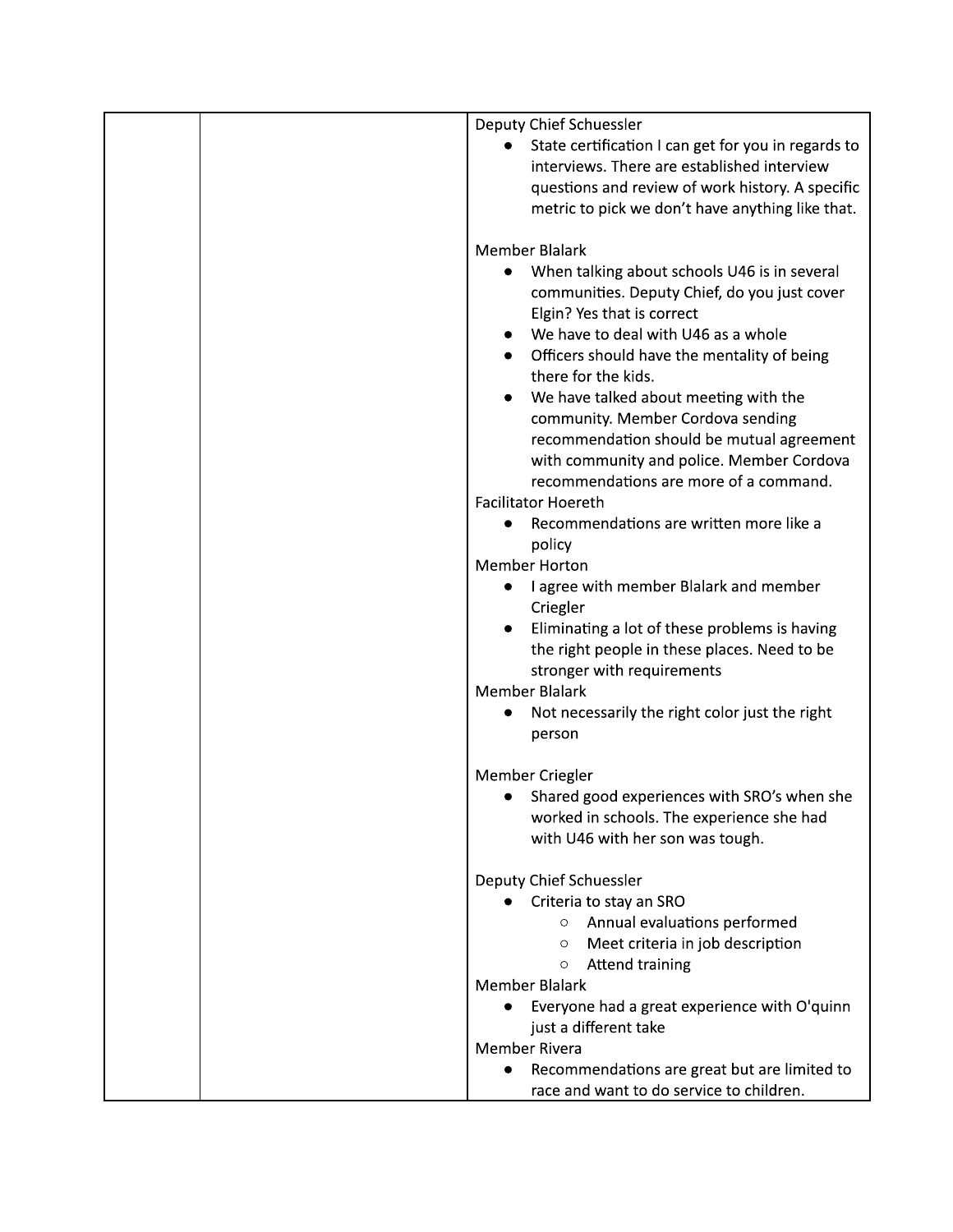| <b>Facilitator Hoereth</b>                                                |
|---------------------------------------------------------------------------|
| You can take whatever pieces you want forward<br>$\bullet$                |
| or not if nothing works you don't have to take                            |
| anything.                                                                 |
| Summarize Comments in first task force                                    |
| meeting after subcommittee presented                                      |
| What assumptions are built into the<br>$\circ$<br>practice of policing?   |
| Tracking who is calling the police?<br>$\circ$                            |
| Where the stops happened in the<br>$\circ$                                |
| radiance over policing. Chief Lalley                                      |
| responded to that as well                                                 |
| Deputy Chief Schussler                                                    |
| We have heat maps but we dont list traffic                                |
| stops on transparency sites.                                              |
| <b>Member Horton</b>                                                      |
| Do you have to answer a call that is not clear<br>$\bullet$               |
| but race is the main topic?                                               |
| Deputy Chief Schuessler                                                   |
| No, we train to ask more questions                                        |
| <b>Member Blalark</b>                                                     |
| Revisited question where are stops being made<br>$\bullet$                |
| Deputy Chief Schussler                                                    |
| Chief Lalley mentioned DEDACTS<br>$\bullet$                               |
| Larger geographical areas do not see officers                             |
| we go by calls                                                            |
| Member Criegler                                                           |
| Shared story of males in her family being asked                           |
| for identification by police officers for just                            |
| walking.                                                                  |
| Deputy Chief Schussler<br>There is no requirement to give an<br>$\bullet$ |
| identification, there is a provision that you                             |
| cannot be arrested from obstructions of solely                            |
| not giving an idea.                                                       |
| <b>Member Rivera</b>                                                      |
| How do you handle language barriers?                                      |
| Deputy Chief Schuessler                                                   |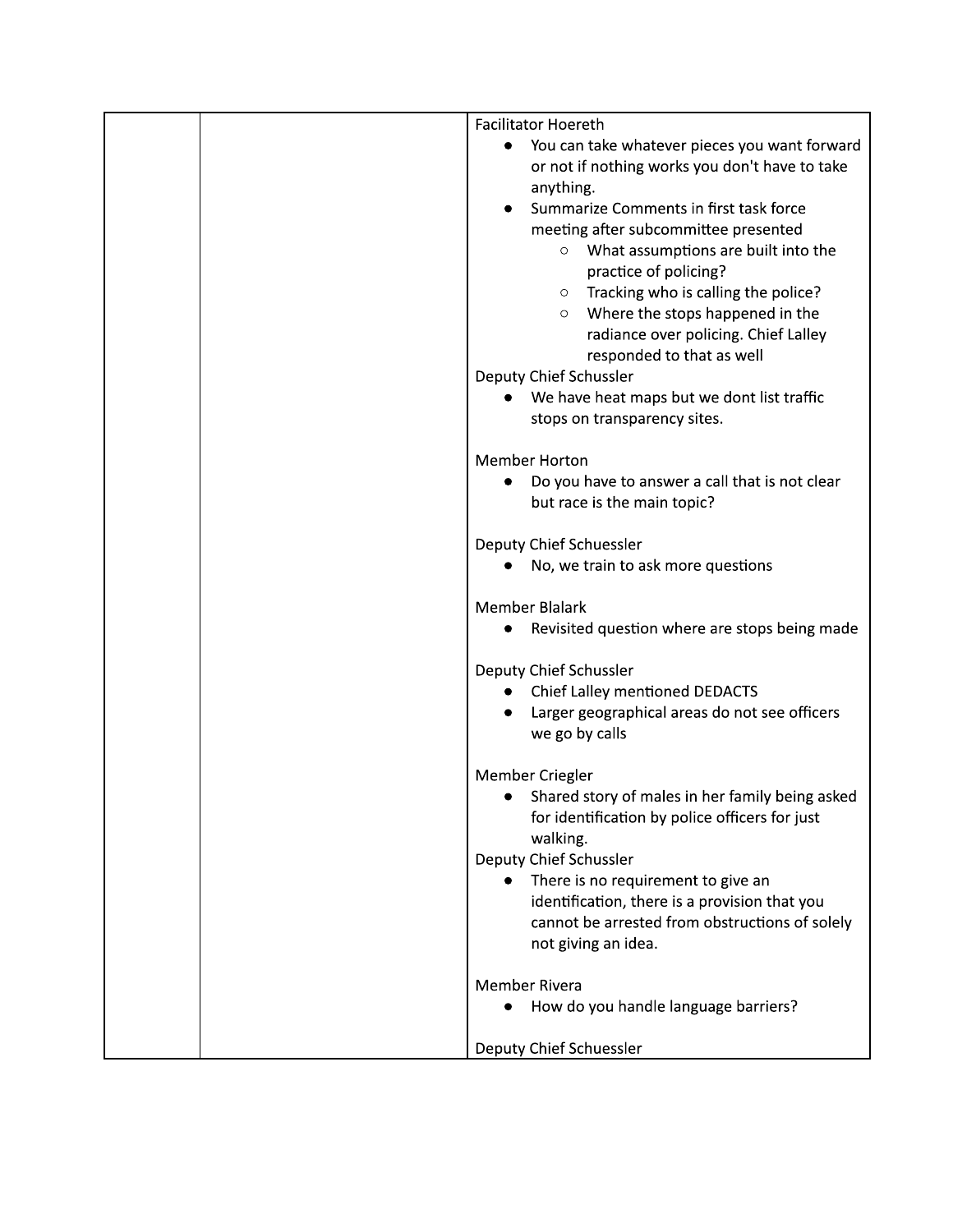|  | We subscribe to translation service that allows<br>to call and get translator for whatever we need<br>on the street |
|--|---------------------------------------------------------------------------------------------------------------------|
|  | <b>Member Horton</b>                                                                                                |
|  | Does that reform bill apply to vehicle pull over                                                                    |
|  | or just the street?                                                                                                 |
|  | Deputy Chief Schuessler                                                                                             |
|  | You have to have a reason to ask for                                                                                |
|  | identification                                                                                                      |
|  | <b>Facilitator Hoereth</b>                                                                                          |
|  | Orient ourselves around how to get to a finish<br>$\bullet$                                                         |
|  | line recommendations. We will have officers                                                                         |
|  | next time and was mentioned.<br>How do you want to engage officers ?                                                |
|  | Horton-Recommend to task force<br>$\circ$                                                                           |
|  | adopt same policy Philadelhia have.                                                                                 |
|  | eliminate pretractual stops                                                                                         |
|  | Crieglar-Recommend the same as<br>$\circ$                                                                           |
|  | Horton. I would like that to be an open                                                                             |
|  | meeting. Touching bases hearing                                                                                     |
|  | officers have a conversation. Keep an<br>open mind and be fair to us. We want                                       |
|  | to hear what they have to say.                                                                                      |
|  | <b>Facilitator Hoereth</b>                                                                                          |
|  | We do have open ended prompts just to get<br>$\bullet$                                                              |
|  | conversation started.                                                                                               |
|  | <b>Member Rivera</b>                                                                                                |
|  | Agrees with all members.                                                                                            |
|  | Also would like to hear from officers in regards                                                                    |
|  | to teaching conflict resolutions strategies<br>Member Criegler                                                      |
|  |                                                                                                                     |
|  | Can we make sure there is one resource officer<br>included in this conversation?                                    |
|  | Deputy Chief Schuessler                                                                                             |
|  | We will see what we can do. We do have                                                                              |
|  | officers from the following                                                                                         |
|  | One is detective<br>$\circ$                                                                                         |
|  | One is in patrol former gang officer<br>$\circ$<br>Officer was in drug unit but now in<br>$\circ$                   |
|  | technical unit                                                                                                      |
|  |                                                                                                                     |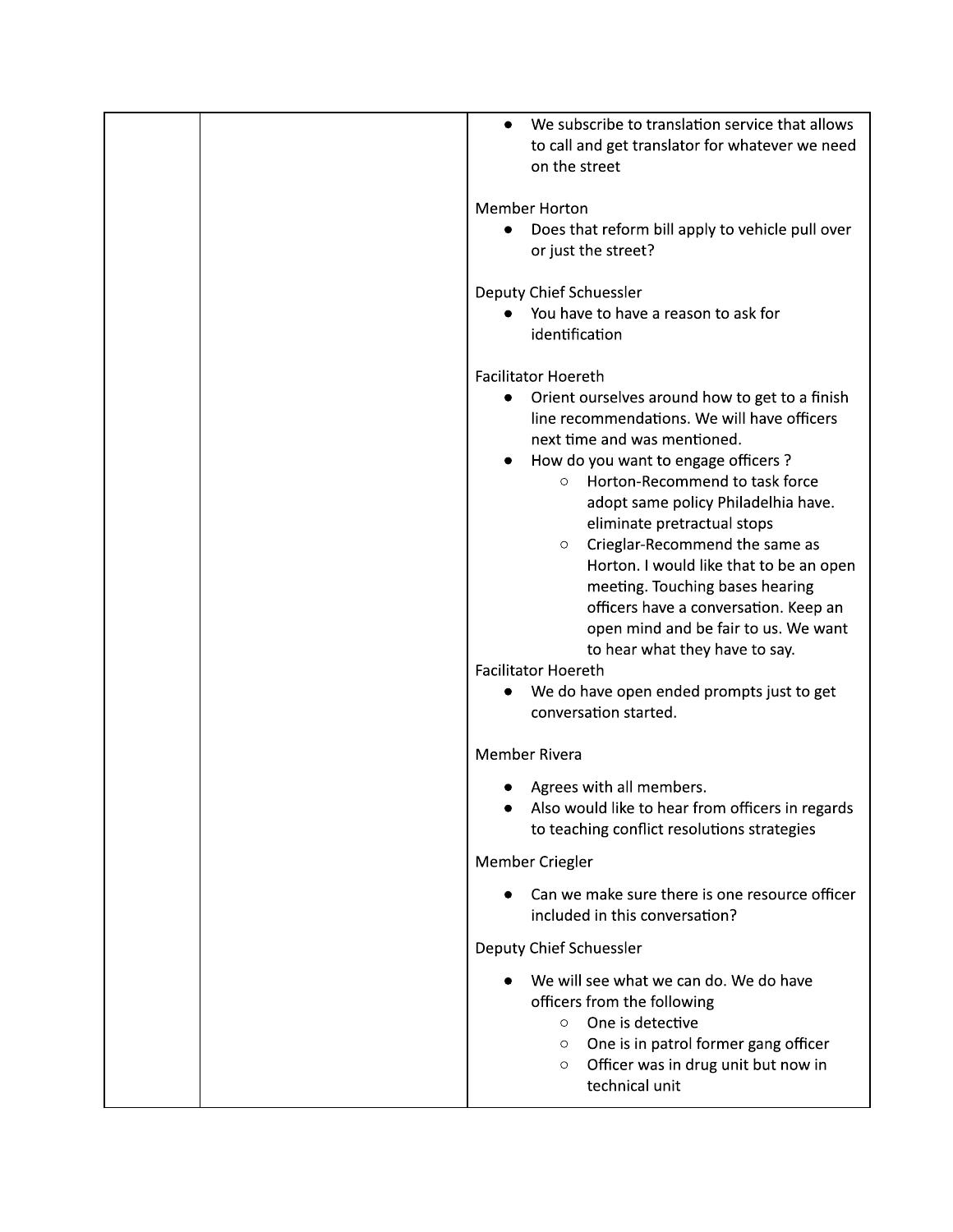|        |                      | <b>Facilitator Hoereth</b>                                                                                                                                                                                    |
|--------|----------------------|---------------------------------------------------------------------------------------------------------------------------------------------------------------------------------------------------------------|
|        |                      | Horton really loved the Philadelphia ordnance<br>$\bullet$<br>and other members mentioned as well. Do we<br>have other particular ideas from others?                                                          |
|        |                      | <b>Member Battles</b>                                                                                                                                                                                         |
|        |                      | • We need to have an open forum that is the<br>best communication                                                                                                                                             |
|        |                      | Deputy Chief Schuessler                                                                                                                                                                                       |
|        |                      | • Chief Lalley, Deputy and 3 officers will be at<br>attendance at next subcommittee meeting                                                                                                                   |
|        |                      | Councilwoman Powell joined meeting at City Hall with<br><b>Member Battles</b>                                                                                                                                 |
|        |                      | <b>Facilitator Hoereth</b>                                                                                                                                                                                    |
|        |                      | Member Danise Haben would you like to add                                                                                                                                                                     |
|        |                      | Member Haben                                                                                                                                                                                                  |
|        |                      | A bit uncomfortable sharing Cordova<br>recommendations without him attending the<br>meeting. It was unprofessional for sharing.<br>Give Ismael heads up recommendations where<br>to be shared at the meeting. |
|        |                      | <b>Facilitator Hoereth</b>                                                                                                                                                                                    |
|        |                      | Will inform Member Cordova that his<br>recommendations were discussed                                                                                                                                         |
| 7:25pm | Wrap up & Next Steps | <b>Facilitator Hoereth will share a framework of</b><br>$\bullet$<br>recommendations in the next meeting.                                                                                                     |
|        |                      | <b>Member Battles to be at City Hall on</b><br>$\circ$<br><b>Monday and Member Rivera as back</b><br>up<br>Will send out email for confirmation<br>$\circ$<br>3/21 is our next meeting                        |
|        |                      | Meeting adjourned @7:33pm                                                                                                                                                                                     |

This meeting will be conducted via Zoom. The meeting video will be recorded and live streamed at cityofelgin.org/taskforce.